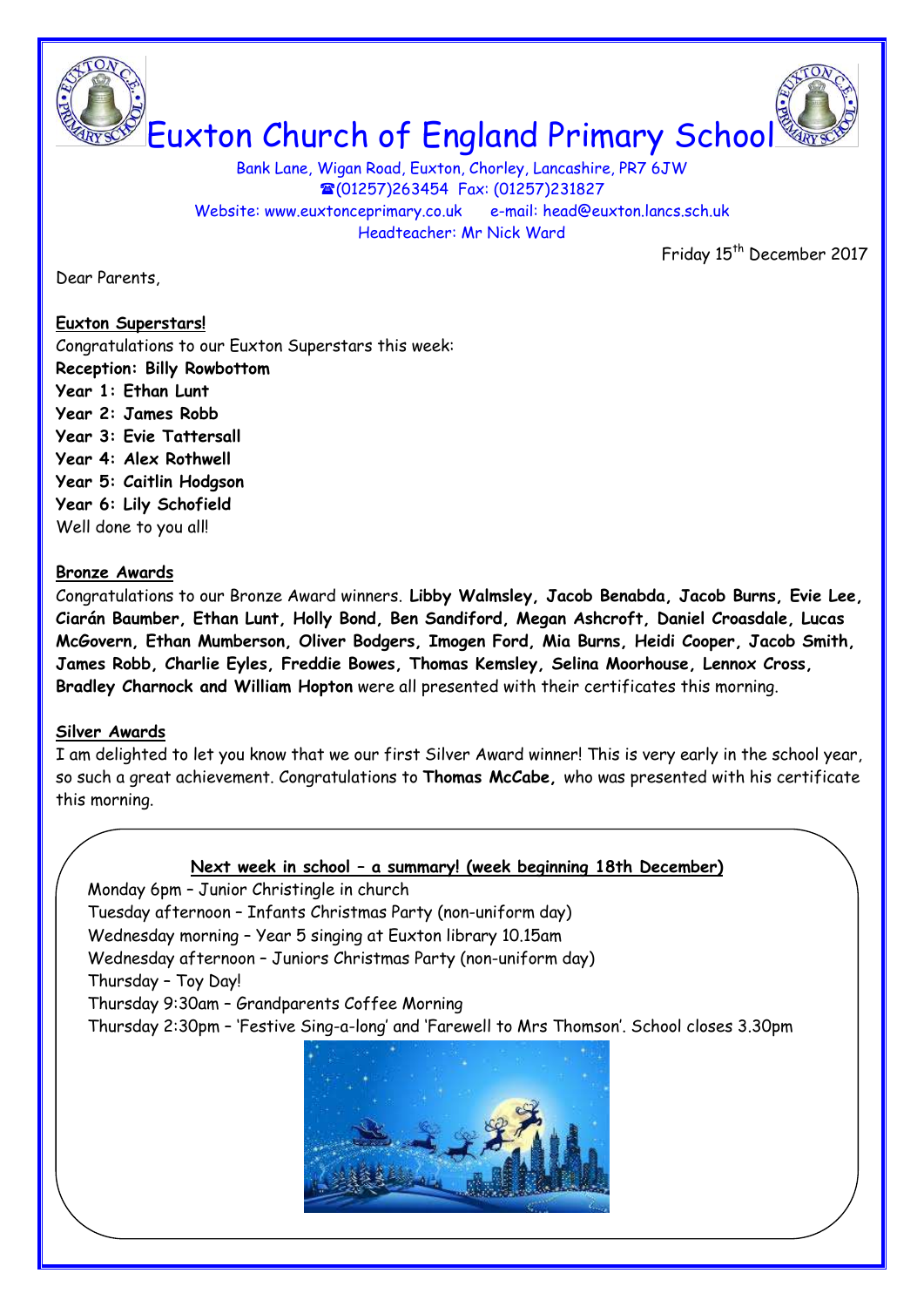## **Junior Christingle**

This will take place on Monday 18<sup>th</sup> December at 6pm in church and will include readings and carols. Please ensure the children arrive at approximately 5:45pm and we would love it if you could join us. **Please do not park at Papa Luigi's.** This is really important and was respected last week at our Infant Nativity, which we really did appreciate.

## **Christmas Parties**

The children's parties take place next week – Infants (Reception/Y1/Y2) on Tuesday afternoon and Juniors (Y3-Y6) on Wednesday afternoon. **Children can come into school in sensible party clothes for the whole day.** Please remember a coat for playtimes. A huge thank you to our PTFA for kindly offering to supply refreshments for the children for their party.

### **Celebration Worship – WEDNESDAY morning**

We will be having a special Celebration Worship on Wednesday morning at 9:10am in school. We will celebrate any birthdays from today up to and including Wednesday, although there will be no superstars or school awards presented. The guitarists and violinists will be performing in the worship and you are all very welcome to join us.

### **Y5 Christmas Singing**

Our Year 5 children are singing in Euxton library on Wednesday 20<sup>th</sup> December at 10:15am. All are welcome to come and listen to the children sing!

### **Grandparents Coffee Morning**

We are looking forward to our Grandparents Coffee Morning on Thursday morning. As well as being looked after by our Y6 children, they will be treated to entertainment by our Euxton Factor Winner and singing from both our Infants and Juniors. I'm sure they will have a lovely time. Please can you remind them that this starts at 9:30am and lasts for about an hour. Thank you.

## **Last day of term (Thursday) – Toy Day, 'Festive Sing-a-long' and a 'Farewell to Mrs Thomson'**

Children are able to bring in a toy/game to play with on Thursday if they wish. Please note this shouldn't be of high value and the children need to take responsibility of it themselves. You are all welcome to join us at 2:30pm for a festive sing-a-long in the hall. We will also be using this opportunity to say 'farewell' to Mrs Thomson. Please join us if you can. It may end up being standing room only but at least it will be cosy! This will take us to home time at 3:30pm.

#### **Infant Nativity – 'Prickly Hay!**

I'm sure that those of you who saw our production 'Prickly Hay!' would agree that is was wonderful! What superstars we have in school, displaying such confidence and they clearly loved every minute. Thank you to all the staff who made it so special. The children's singing, acting and dancing was absolutely amazing and thank you to our fantastic audiences too! It was lovely to welcome the infants from St Mary's and two of the local nurseries to watch the show, and for our children to be invited to St. Mary's nativity too.

#### **Whole School Pantomime**

We all had such a brilliant afternoon! The children's behaviour was outstanding and they all thoroughly enjoyed themselves, as did the grown-ups. Thank you to Miss Lewis for organising the trip and to our parent and staff volunteers for accompanying us.

## **Reception Festive Multiskills**

The Chorley School Sports Partnership will be coming in on Monday morning to work with our Reception children. They will be having a special 'Festive multiskills' competition in school. I'm sure they will have a great time.